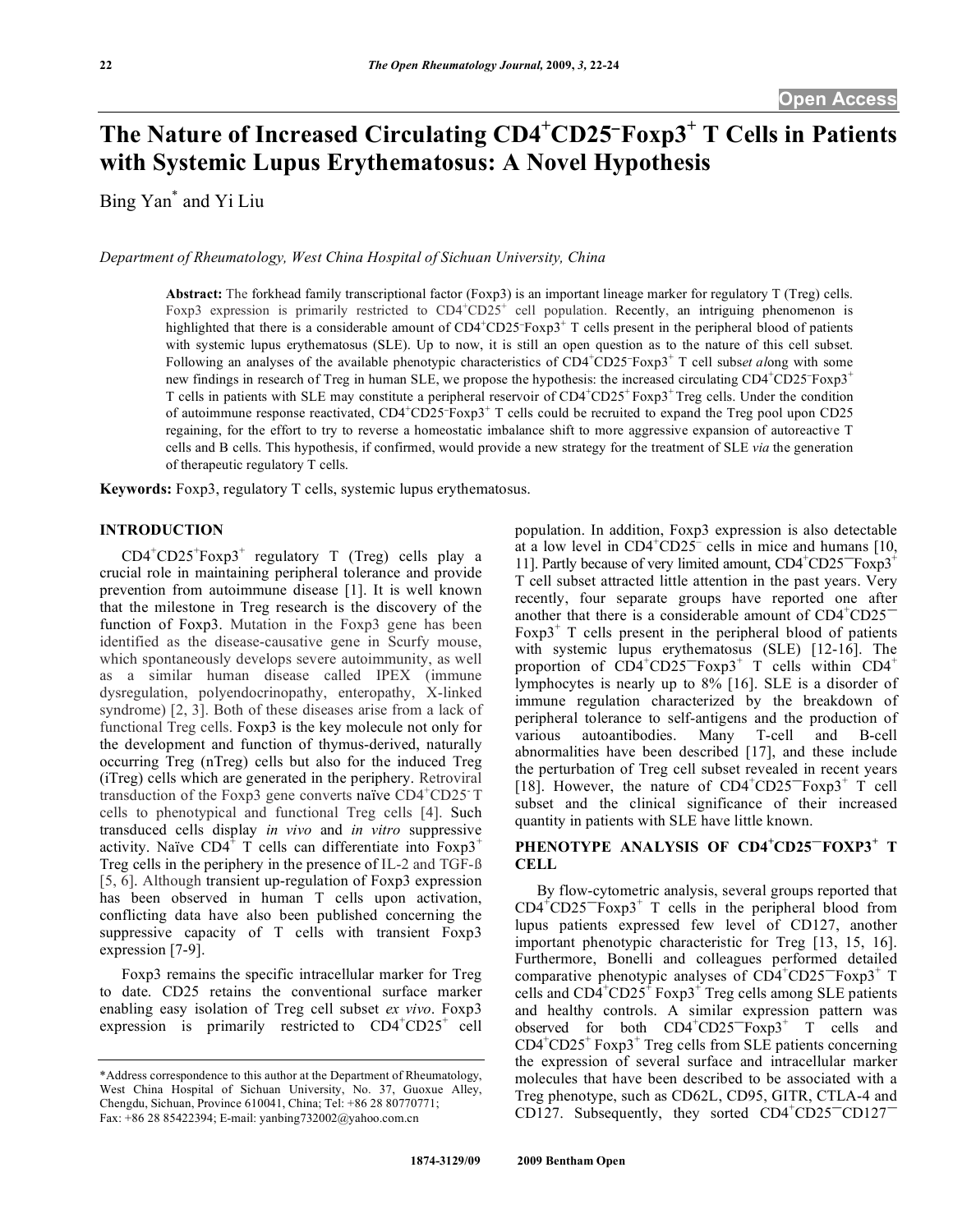cells from SLE patients, substituted for  $CD4^+CD25^-$ Foxp3<sup>+</sup> T cells, to evaluate their regulatory function *in vitro*. Unfortunately, these cells were shown to perform partial regulatory activity in that they were only able to suppress effector T cell proliferation but not IFN- $\gamma$  production [16].

 Notably, two groups described another phenotype characteristic that  $CD4+CD25=F\exp 3+T$  cell subset in SLE patients is CD45RO<sup>+</sup> in the overwhelming majority [15, 16]. On the other hand, this cell subset in healthy donors consists of more  $CD45RA^+$  cells. This may suggest that most of the  $CD4^+CD25^-$ Foxp $3^+$  T cells in the peripheral blood from SLE patients have undergone autoantigen stimulation and been in the memory  $CD4^+$ T cell compartment. In human, it has been suggested that memory  $CD\dot{4}^+$  T cells may be the peripheral origin of adaptive CD4<sup>+</sup>CD25<sup>+</sup>Foxp3<sup>+</sup>cells, also called iTregs [19, 20]. Both iTreg cells and nTreg cell constitute the  $CD4^+CD25^+$ Foxp3<sup>+</sup>Treg pool circulating in the blood. A study by Vukmanovic-Stejic and colleagues revealed that there was extremely close T cell receptor (TCR) clonal homology between human  $CD4^+CD25^ CD45RO<sup>+</sup>$  T cells and  $CD4<sup>+</sup>CD25<sup>+</sup>Foxp3<sup>+</sup>$  Treg cells. These authors proposed that iTreg, emerging at the periphery from the memory T cell compartment, was mainly responsible for the dynamic expansion of the  $CD4^+CD25^+$ Foxp $3^+$  Treg pool during an antigen-specific response [20]. Interestingly, there has been accumulating evidence which indicate that the percentages of  $CD4^{\dagger}CD25^{\dagger}F\exp 3^{\dagger}$  Treg cells in the peripheral blood of SLE patients increase during their disease in the active stage [12, 14, 21, 22].

## **HYPOTHESIS**

 In light of these findings, we propose the hypothesis as follows: The increased  $CD4^+CD25^-$ Foxp3<sup>+</sup> T cell subset in the peripheral blood of SLE patients may constitute a peripheral reservoir of CD4<sup>+</sup>CD25<sup>+</sup> Foxp3<sup>+</sup> Treg cell population. Under the condition of autoimmune responses reactivated,  $CD4^+CD25^-$ Foxp3<sup>+</sup> T cells could be recruited to expand the Treg pool upon CD25 regaining, for the effort to try to reverse a homeostatic imbalance shift to more aggressive expansion of autoreactive T cells and B cells in SLE.

### **DISCUSSION**

 We propose this hypothesis rather than one which recognizes CD4<sup>+</sup>CD25<sup>-</sup>Foxp3<sup>+</sup> T cells as conventional Treg cells, based on some new findings in research of Treg in human SLE and several characteristics belonged to this autoimmune disease itself.

 There is a wide spectrum in human lupus ranging from solely involvement in skin to systemic disease. Beyond initial studies about Treg in human lupus, emerging data have revealed that the proportion of  $CD4+CD25+F\alpha p3$ <sup>+</sup> Treg cells as well as  $\text{CD4}^{\ddagger} \text{CD25}^{-} \text{Foxp3}^{+}$  T cells in the peripheral blood of lupus patients both increase and positively correlate with disease activity [12-16, 21, 22]. As for Treg function, there is also emerging evidence supporting that a relative deficiency of Treg function, rather than an intrinsic deficiency, is involved in the development of human lupus. This abnormality may be due to the resistant effect on Treg suppression direct from effector T cells, or the blockade effect on Treg suppression indirect from

antigen-presenting cells [18, 21, 22]. In fact, the phenomenon of relative insufficiency of Treg function has been reported in numerous animal models [23]. The same trend is now emerging from human studies, in particular those relating to SLE patients. This scenario just provide a rational explanation for the increased peripheral blood  $CD4^+CD25^+$ Foxp3<sup>+</sup> Treg quantity in active lupus, which may be the positive feedback response to the resistant / blockade effect on Treg suppression. Subsequently, the following question is: Where do the increased circulating  $CD4^+CD25^+$ Foxp3<sup>+</sup> Treg cells origin?

It is known that the  $CD4^+CD25^+$ Foxp3<sup>+</sup> Tregs circulating in the blood consist of nTreg cells and iTreg cells. In SLE patients, nTreg apoptosis is found to be exacerbated due to more sensitive to Fas-mediated apoptosis [24]. The proliferation of limited nTreg seems unlikely sufficient for a bulge in the  $CD4^+CD25^+$ Foxp3<sup>+</sup> Treg cell pool in the active autoimmune response. What's more, SLE is characterized by a high level of IL-6 [25]. This cytokine can interfere with the function of nTreg [26], and can even convert nTreg cells to IL-17-producing cells [27]. Both IL-2, combined with TGF-ß, have been suggested to enable the conversion of iTreg from  $CD4^+CD25^-$ Foxp3<sup>-</sup> precursors in the periphery. However, lymphocyte production of these two cytokines is shown to be decreased in SLE patients [28, 29]. Therefore, the  $CD4^+CD25^-$ Foxp3<sup>+</sup> T cell population may serve as the main replenishment for  $CD4+CD25+FGxp3+$  iTreg population that could rapidly be recruited to the Treg pool upon CD25 regaining, in order to combat the more aggressive expansion of autoreactive T cells and B cells during disease flare. Fortunately, Zelenay and his colleagues addressed this question in their mice model and established that Foxp3-expressing cells encompassed in the CD45RB<sup>low</sup>  $CD25^-$  subset were the cells contributing to the pool of CD25<sup>+</sup> Treg during immune activities [30]. This finding may further support our speculation.

### **FUTURE PERSPECTIVES**

 It is still an open question as to the nature of  $CD4^+CD25^-$ Foxp3<sup>+</sup> T cell subset and the reason of their increase in patients with SLE. More information must be determined before a definitive conclusion can be made. In particular, whether  $CD4^+CD25^-$ Foxp3<sup>+</sup> T cells and  $\text{CD4}^+\text{CD25}^+\text{Foxp3}^+\text{Treg}$  cells in SLE patients share similar TCR Vß usage needs to be addressed. The role of  $CD4^+CD25^-$ Foxp3<sup>+</sup> T cells and  $CD4^+CD25^+$  Foxp3<sup>+</sup> Treg cells with respect to TCR clonal homology remains to be clarified. Furthermore, it must be formally established whether the acquisition of surface CD25 by  $CD4^+CD25^-$ Foxp3<sup>+</sup> T cells from SLE patients is necessary for their full regulatory capacity, suppressing not only proliferation but also IFN- $\gamma$  production of effector T cells. If this is indeed the case, this would provide another strategy for the generation of therapeutic regulatory T cells for the treatment of SLE.

### **STATEMENT OF INTERESTS**

Authors' Declaration of Personal Interests

 Dr. Yan has received the grant support from the National Natural Science Foundation of China (Grant No. 30801028). The other author has no conflict of interest.